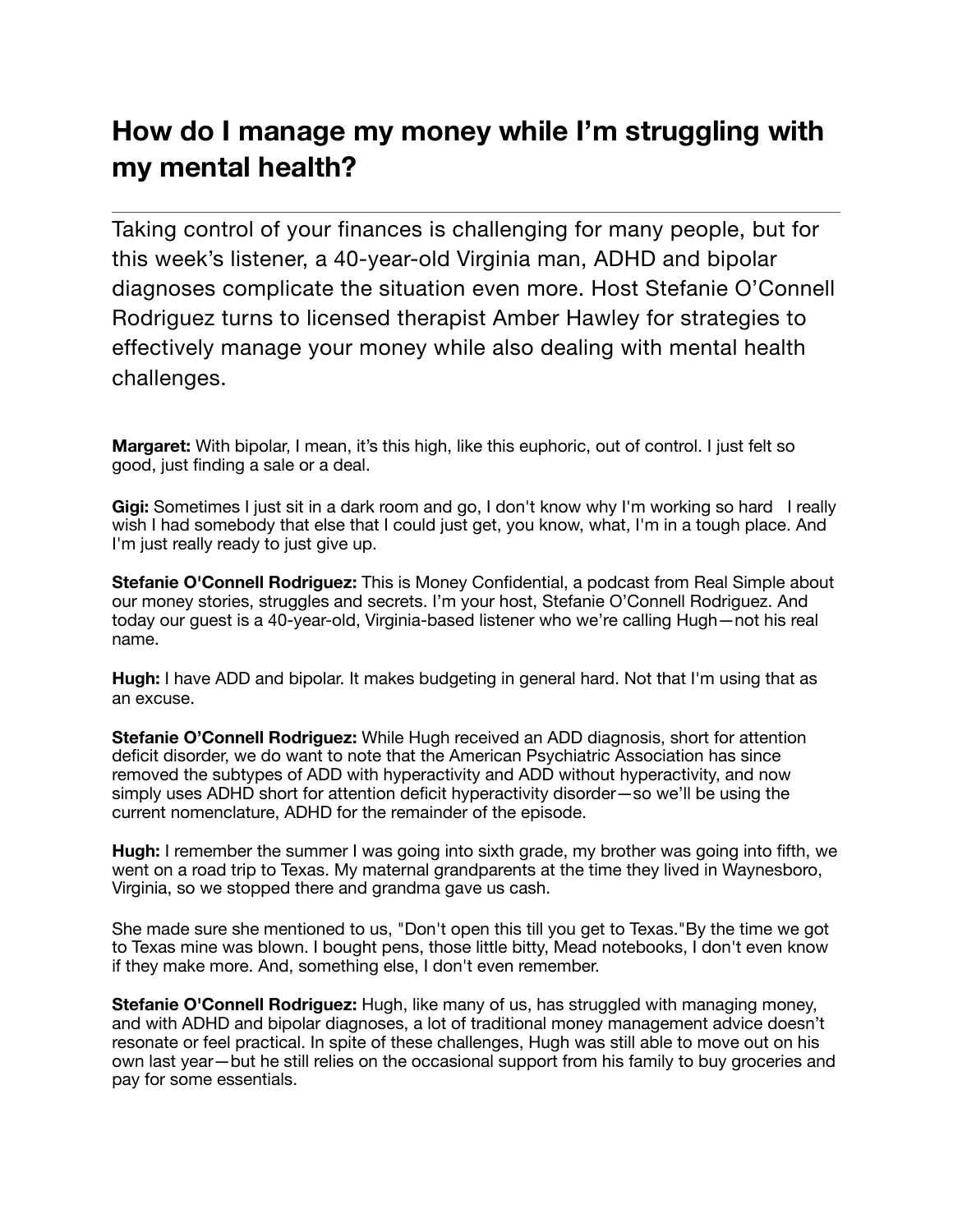**Hugh:** I think I have enough to cover something, then it's like, oh, wait, no, I don't. I would love to not get my parents' help. Because my parents are senior citizens themselves, so I feel like in a way I'm taking their money. And I'll likely not be able to pay them back.

It's to the point where I don't like taking advantage of their kindness, and I know at a certain point, they're going to be like, no, figure it out yourself. Most recently, my dad gave me about a \$600 loan he transferred into my account so I could cover rent and other expenses.

My parents, they get so invested in it and, like, it's not fun. And if someone, even like my sisterin-law holds me accountable, it's different. She can step back and look at stuff more objectively, then my parents or me, or even my brother can.

I did have a friend. He was helping me out and we would have meetings about once a month or so. But, we disagreed on certain things. He wanted me, once I paid off my credit card to destroy it and close the account, and I'm like, "But I need a credit history." I stopped working with him because we were butting heads too much.

**Stefanie O'Connell Rodriguez:** When you did go through that process of becoming debt free, what made you able to stick to that?

**Hugh:** I don't even know, I mean it's weird because I went back into debt. I still haven't paid it off, I don't think. But, I don't know, I mean, I just I can't even remember, I just can't. I have an Excel where I track my expenses and money coming in and I color code it.

**Stefanie O'Connell Rodriguez:** When you're looking at your Excel spreadsheet, how do you feel?

**Hugh**: I'm kind of like, why did you buy that? And, certain things I'm like, okay, that maybe could have waited.

It's kind of hard to objectively say, Wait, this is a need, but it's not an urgent need, versus it's not a necessity right now, it can wait.

**Stefanie O'Connell Rodriguez:** What financial advice needs to change?

**Hugh:** I mean once I disclose that I have bipolar people's physical reaction changes. But, I think more people being more understanding that I don't have a neurotypical brain, and most of my life, I've been forced to think that way, and that doesn't work. And that's what I think a lot of people don't get.

Diagnoses aside, life is very subjective, we each see life, live life through our own individual lens.

But going back to your question about what could be different and stuff? I think financial experts just asking, what would work best for you? Just ask me, and at least if I don't give you a straight answer, I can give you some answer that you can work with.

People have, especially the bipolar end, misconceptions of what that is because what you see in movies and on TV, you see the sensationalized worst stuff.

I was five years old when I was diagnosed with ADD. And, of course, the med at the time was like, ritalin they put you on. And, by 1993, is right after the Texas trip and there was a field trip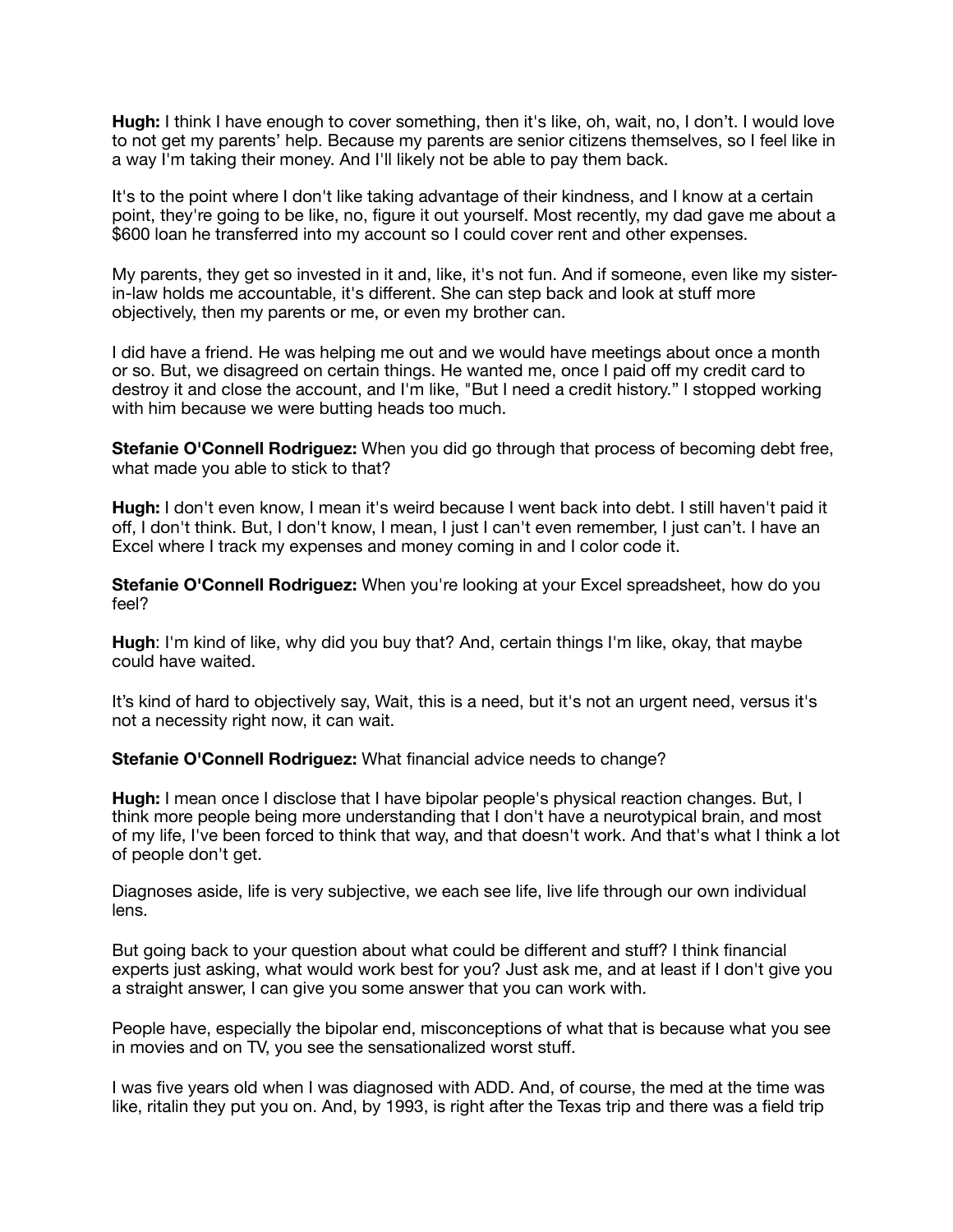we went on, and I got brought back early for something I did. I don't even remember exactly and I was hospitalized, inpatient. And, I learned later from one of my therapists that that was when they diagnosed me. They took me off ritalin.

They're treating the bipolar part of it because you put me on the stimulants for ADHD if they don't mix with bipolar meds. So, it's like, which one do you want to treat? The bipolar is the more serious of the two, and I'm okay with that. I personally like myself on my meds.

Just even a few years ago, I did not like the guy I saw in the mirror. Now, I wouldn't mind shaking his hand and being his friend.

Mentally ill people are also marginalized, and people have their preconceptions about any mental illness.

And, I will say, it's a shame. But like shame, stigma thrives in the dark. And, I'm only one guy and I can only do so much, but let's bring it out of the dark.

**Stefanie O'Connell Rodriguez:** After the break, we'll explore more of the misconceptions surrounding mental health and what that can mean for managing our money with licensed therapist Amber Hawley.

**Amber Hawley:** There's this assumption that, oh, if you have ADHD, then you clearly aren't a numbers person or you can't be in finance.

And yet I work with so many people who are CPAs or bookkeepers, or they're in the finance industry. And it's because everybody's kind of shows up different. If you're interested in something, it's going to be easy to focus on that. Your ADHD shows up somewhere else.

**Stefanie O'Connell Rodriguez:** That's Amber Hawley, a licensed therapist who specializes in working with ADHD and neurodiverse individuals.

Now, if you are someone for whom it does show up with your finances or your work. What are some of the things that people can do?

**Amber Hawley:** Even though I just said we can't make assumptions that people with ADHD can't be really great with money or like awesome budgeters. I do see a lot of people that do struggle with this. And there's some reasons why that shows up. There's the impulsivity. We also have to realize that money is—it's not just about numbers. You can be great at numbers, but it's an emotional issue. And any time we have any kind of negative thoughts or resistance we can make things so much bigger and harder than they need to be.

And so you might get that advice—well, you just have to do it. You just have to suck it up and do this thing. It's like saying you have to find the cure for cancer. It feels that difficult. It's that much of a mountain to climb.

I remember once this woman saying, well, if it's painful enough, you'll eventually do it. And I was like, hmm, sweetie. That is not how ADHD works. Because yes, we are often in severe pain over this thing, like if we're struggling with our budgeting or we're struggling with our spending habits, or we just feel like it's so chaotic and I don't even want to look at it. That comes up a lot.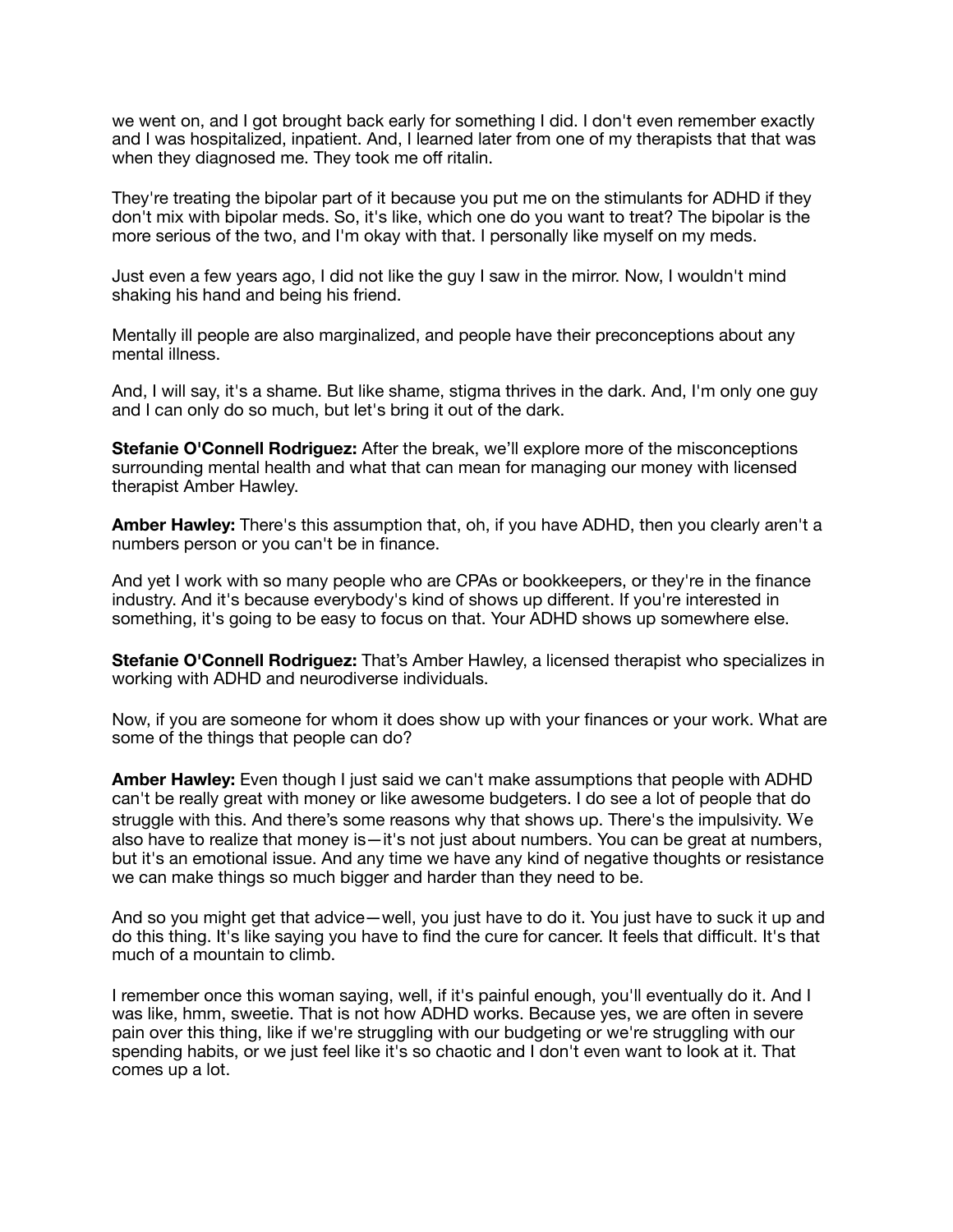I mean, most of the entrepreneurs I work with don't even have budgets. Not a personal budget, let alone a business budget. And so they're feeling like they're just in this chaos and without any information it's like, well, how do you make decisions? How do you make choices? What do you do?

And so there are strategies that you can employ that work with how your brain works to try to get through these things. And some of it is just taking that step back and like recognizing, okay, what keeps coming up here?

I like to use an example like taxes, because for years it's like, I have everything in place. There's no reason my taxes shouldn't be done on time. And yet every year it's a Herculean task to get my taxes done on time. And so I had to figure out, okay, what are the things that I can put in place that make that easier for me, and that address that resistance I have?

**Stefanie O'Connell Rodriguez:** Is that something that you think has to be customized to each person?

**Amber Hawley:** I think there were some general themes that do work. Like in general, I say if something is really painful for you or you find that you really struggle with it, stop doing it. Outsource it. Like when I work with people who are really struggling with their finances or getting their taxes done, and then they tell me like, they're doing it all themselves. Don't do that. There are so many options now it's not that expensive, and frankly, even if it was, it's worth every single penny, not to deal with that stress and to have a professional do it. This is why we have these people.

So there are some things like that like outsourcing, there's other techniques that we use, like body doubling. So having somebody there to help you stay focused and on task especially when it's things that you don't want to do, because if it's something you love, you probably have no problem getting stuff done.

So having just somebody sit with you, they don't even have to be working on the thing or talking to you, but having somebody sit with you, knowing that you are saying, okay, this is exactly what I'm working on.

Because then when you go like, oh, I just got a message on my phone or, oh, I'm going to go do this. It brings you back to focus. So that's another strategy.

Even with all the people I've worked with, I find there are people who are really good about setting that external goal and then just achieving it. As long they have a focus—as long as it's really clear for them, but for many others, because our brain is working differently, and when we actually try to focus on something, our brain is supposed to fire up and with ADHD, it doesn't. And so the harder you try, the less able to focus you are and so that's the conundrum for us.

So just having that person there can be really helpful. Now for some people, it has to be somebody that they actually respect. For other people it could be, you know, Joe, Bob off the street. And for other people, it's like, no, I need somebody that I would actually feel bad disappointing to be that person who's with me.

I was talking to somebody and we were talking about how, even if you have somebody who's supporting you and helping you get stuff done, you say, 'oh, okay as soon as I hang up this call I'm going to send you that email,' or 'I'm going to do that thing you just asked me to do.' And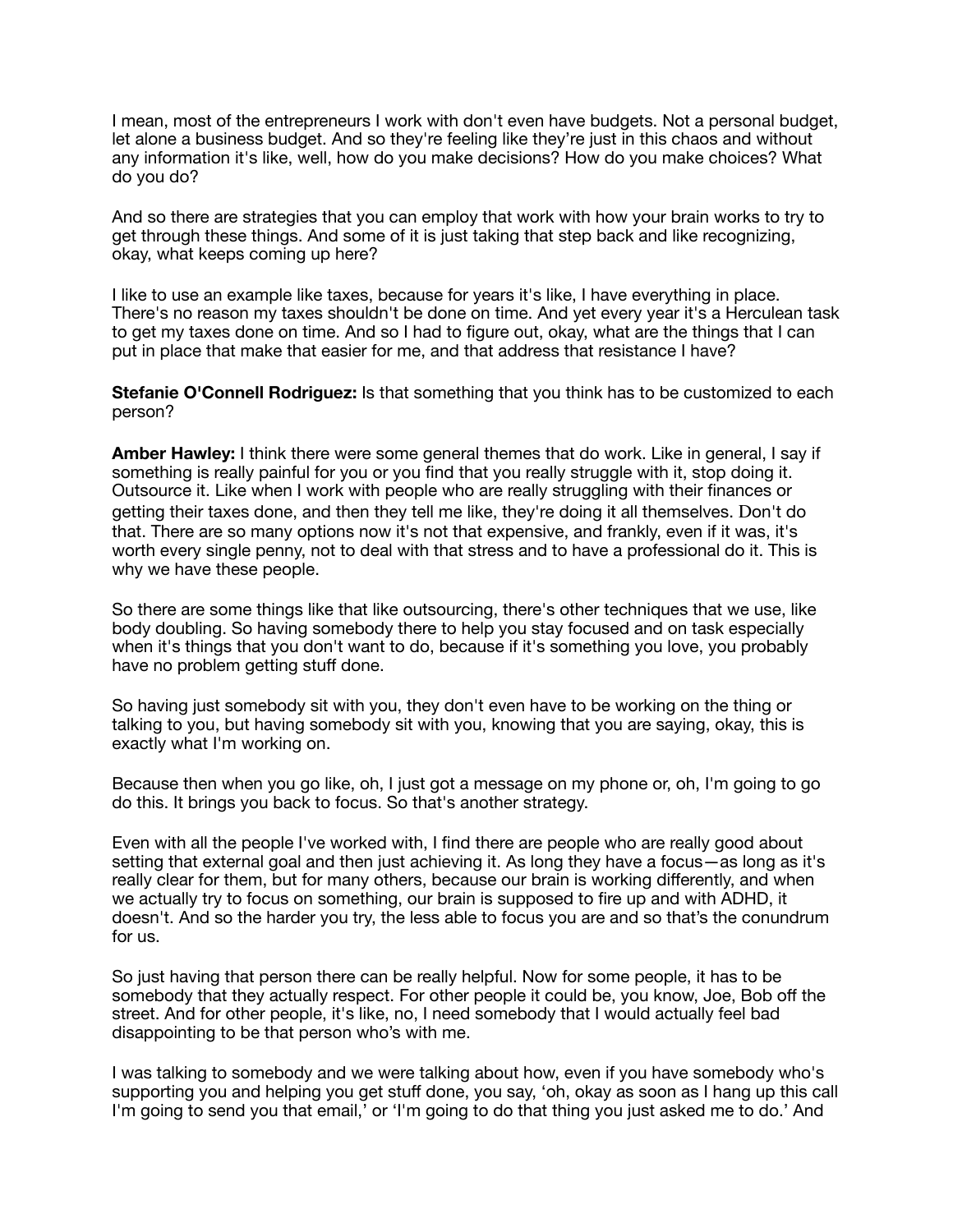this is somebody who works for you. But as soon as you hang up, you literally forget. It just completely goes out of your mind. So the strategy—it's not rocket science—but sometimes we're so in our routines where I was like, okay, I'm no longer leaving the call. Let's do this now, you sit here and look at me while I go and type the thing that you're asking me for. Because I want to give it to you. I desperately want to, and I will completely forget the second we are not face-to-face.

**Stefanie O'Connell Rodriguez:** Our listener is struggling, not only with what we're talking about here, but on top of that, he's diagnosed bipolar. Accountability has been useful to him in certain circumstances, but that full transparency of saying, 'Oh, I also have bipolar' is kind of difficult because he has had the experience so many times of people's entire demeanor changing as soon as he says that.

**Amber Hawley:** That's the heartbreaking part. There is still such a stigma around mental health, even though I'm seeing more and more people being a little more accepting of ADHD. When people hear bipolar, it feels so foreign to them because I don't think it is as talked about. And when it is, I think the examples that are being given are showing people who are manic and just volatile and unpredictable, and that feels scary to people. And so, yeah, there's these preconceived notions of what that means, and not really understanding what people with bipolar actually look like or how they show up or how they are in the world.

And I think the key is finding people to support you. And unfortunately, having to go through kind of a vetting process and making sure that they have the knowledge and understanding of what bipolar is and some people, if they're already in your life, it might be worth giving them resources to educate themselves.

But other people, if you're just going around looking for somebody to help support you in the struggles you're having, you don't really want to take the time and energy. Like it's not your job to educate other people. They should be doing that. So I think I would be looking for providers who seem like they're actually putting efforts into understanding people and understanding what that means.

We need empathy for ourselves because we've grown up in this dogmatic understanding of money and how to approach it.

And we've heard it for so long that it becomes our own narrative. And so we beat ourselves up and we have all these stories about how we're not good with money, all of our scarcity stuff or all these money mindset issues that we have. And when we have those kinds of resistances or those kinds of pushbacks, that's where I think that neurodiversity comes in and makes it even harder to move forward.

Because we think like, I have to figure out how to fit into the box by only using options that are in the box instead of just being kinder to ourselves and understanding like it's okay for us to have our own journey, to have our own priorities, to do it how we want to do it.

And in fact when we're in a place of shame, we don't make good choices. So we kind of need to start with that. And I think that empathy starts with ourselves and then seeking out people who also meet you with that empathy. If you're going to a financial expert to get support and to get help and they're being very judgmental, that's not going to be a conducive place for you to make changes.

**Stefanie O'Connell Rodriguez:** What does letting go of shame look like?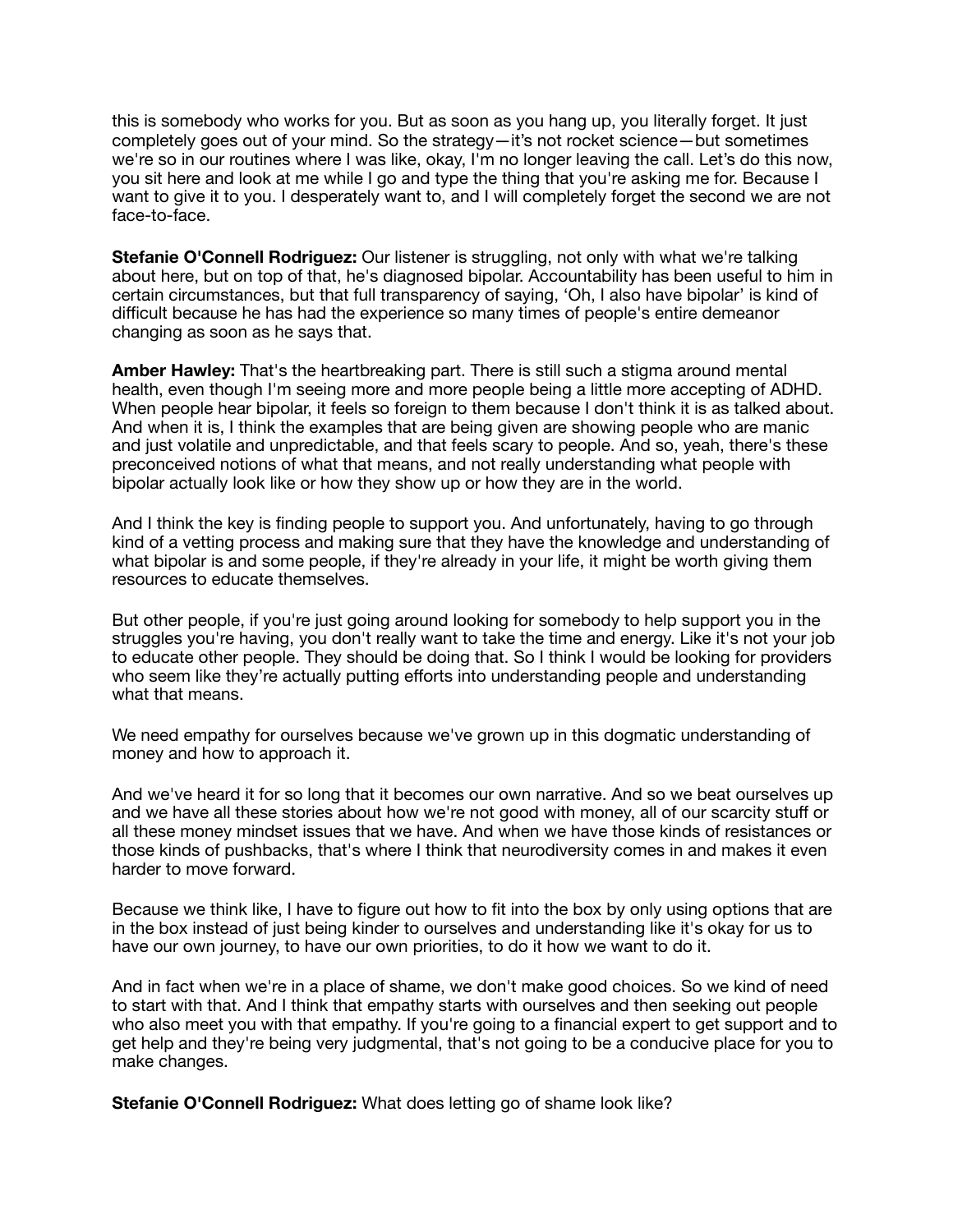**Amber Hawley:** Well it's a huge process. It can show up in almost all of our behaviors and decisions about how we run our life, especially if they don't fit the quote unquote norm of what we think we're supposed to do. It's really about accepting that who we are and what we need is okay.

If all you're doing is just beating yourself up, you're not actually going to take that step back and look at it and say, oh, okay, let me reflect on, did this serve me? Was this something that I feel good about in the end?

I'm thinking about even impulsive spending, like, why am I wanting to buy this thing? Or why is this important to me? And yes, you can create behaviors or little habits around trying to shut off that automatic loop. But I think ultimately it goes back to, I'm still a good, worthwhile person, even if I like to buy pretty shiny things sometimes.

It's not, I'll be acceptable once I start toeing the line. It's like, you are wonderful and acceptable right now. And how can you support yourself positively to get your needs met and make the changes you need to make so that you're feeling better. Because obviously if it's causing you pain, like if you're continually going into more and more debt and it's stressing you out, then that's not helping you either.

**Stefanie O'Connell Rodriguez:** I also think it's a lot more complex than numbers on a spreadsheet.

**Amber Hawley:** Yes. And numbers on a spreadsheet do not tell us anything about how good of a human being you are and how you are showing up in the world and what you have to contribute. They're just one metric to let us know about our money.

**Stefanie O'Connell Rodriguez:** So we talked a little bit about how this kind of neurodiversity shows up in our finances. How do you see it show up in the workplace?

**Amber Hawley:** Well, it's somewhat similar. It's about this idea that there's one right way to do things, like this is the way you should do it.

So we see this with like, "Oh, you know, you're so great. You're fantastic. You're so smart and creative. And you do all these great things for the company, but you're always 30 minutes late and that's a problem for us." And part of me is like, well, I wish some of these businesses would start to expand on their idea of what it means to be like a good employee or the value that somebody brings to a business. Of course there are those exceptions. Like if you have the kind of job where literally somebody can't leave a desk until you show up to take over the desk that becomes problematic, right?

I hear this from so many people who are even at the executive level who are feeling this pressure of like, I have to work from this time to this time. And what ends up happening is they'll even say like, well, I do that and I feel this pressure to be there.

And so I'm there, but then I can't actually focus on my work until everyone leaves. And so then they end up staying extra late, but they don't feel that they can have this conversation with their boss or even just do it for themselves and know like, hey, as long as I'm getting my work done that shouldn't be a problem, but they feel that pressure to like, but everybody shows up at nine and so I must show up at nine and then they end up staying until 8:00 PM.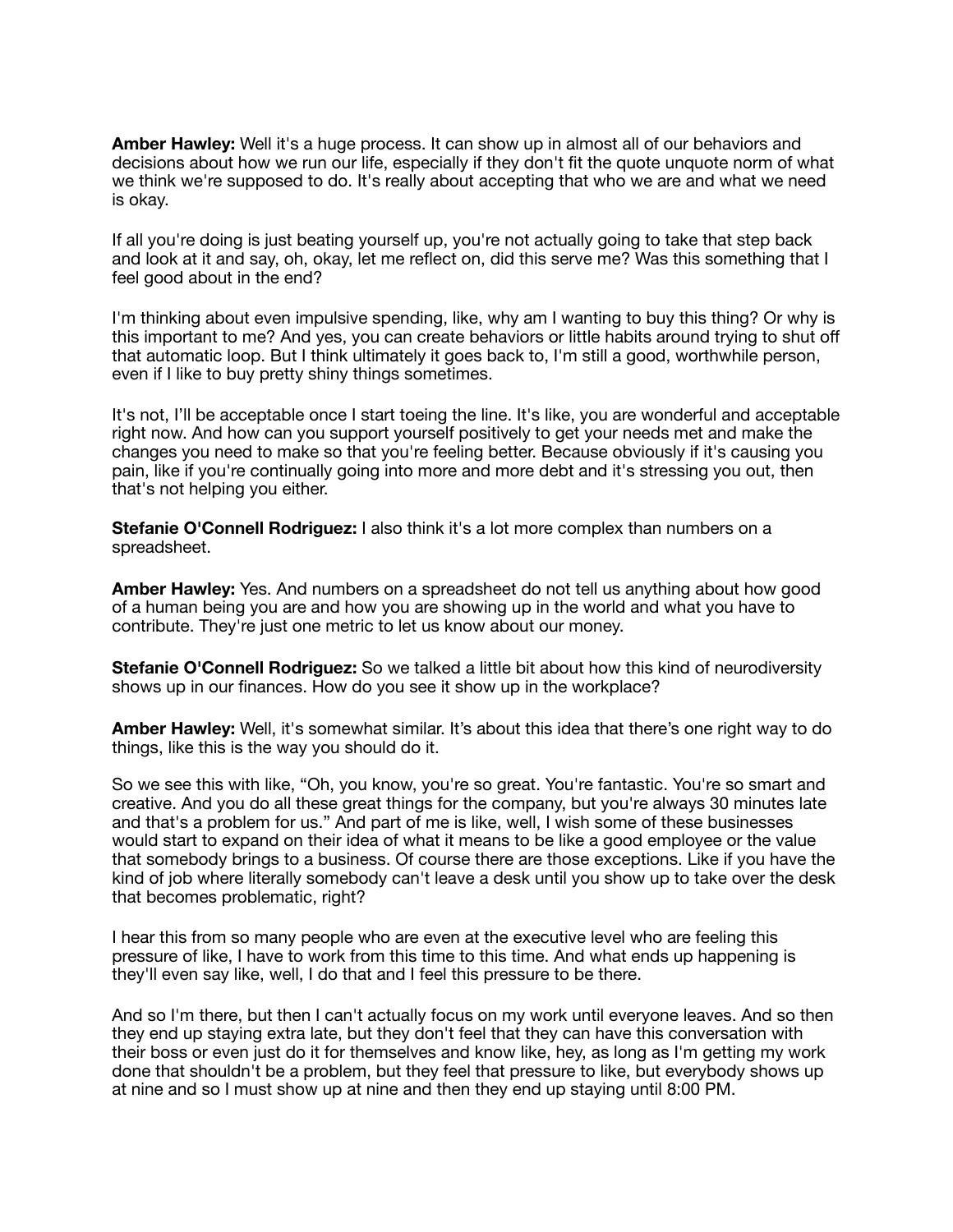And then they're getting very little time with their family. They're getting almost zero downtime. So they're just feeling burnt out. They can't really show up for the people they love and care about, they can't really show up for the things that give them joy or bring them passion in the way that they want to, all because they have to fit this norm. And so that's where I really am an advocate of having those conversations with your supervisor and talking to them about 'Hey, I'm all about getting my work done and I work a little bit differently. This is what I need.'

Something I talk to clients about is teaching people how to work with you as well. Like what is your ideal way? And of course there's flexibility, but I think we need to start having those conversations.

It's about finding what is that life and lifestyle and work and way of being in the world that speaks to me and is good for me. And I can still want to try new things and have goals for myself, maybe it's somebody in debt, right?

Like I'm not going to feel shame or terrible about what led me here. And so I'm not operating out of this place of lack or stress, or like I'm a terrible person, but I can still want to work towards having more stability in my finances or paying off debt or whatever that thing is.

In fact, your ability to achieve things will be heightened by the joy that you feel every day like having gratitude about the things, the good things in your life right now, having gratitude about your running water or the people in your life. Or you had a really good day or a really good moment, that kind of stuff actually does propel us into achieving those bigger things because it's just inviting more ease into our life.

When you train your brain to focus on positive things or to be grateful, or to be happier, to have contentment it helps us be more resilient. And so as we work towards these bigger goals that are, you know, a little bit scarier out there pushing our envelope, it actually helps usIt's actually an asset.

**Stefanie O'Connell Rodriguez:** Whether you're living with a mental health diagnosis or not, we could all use a little more self-compassion and empathy when it comes to managing our money.

Instead of beating ourselves up over the things we struggle with and the norms we don't fit into, we can flip the script and ask ourselves—how *can* I make this work for me?

Maybe it's seeking out financial professionals to whom you can outsource tasks you typically procrastinate or struggle to stick with, or connecting with a friend or a community that can provide accountability with positive reinforcement and support, as opposed to judgment and shame.

Maybe it's starting conversations with your managers and colleagues about the ways in which you work a little differently and the things that help you maximize your performance that might differ from the norm.

Remembering that wherever the numbers ultimately fall on the spreadsheet of your financial life, while you can always work to make improvements and move toward your money goals, those numbers are ultimately just a measure of your money, not your worthiness or goodness or what you have to contribute as a human being.